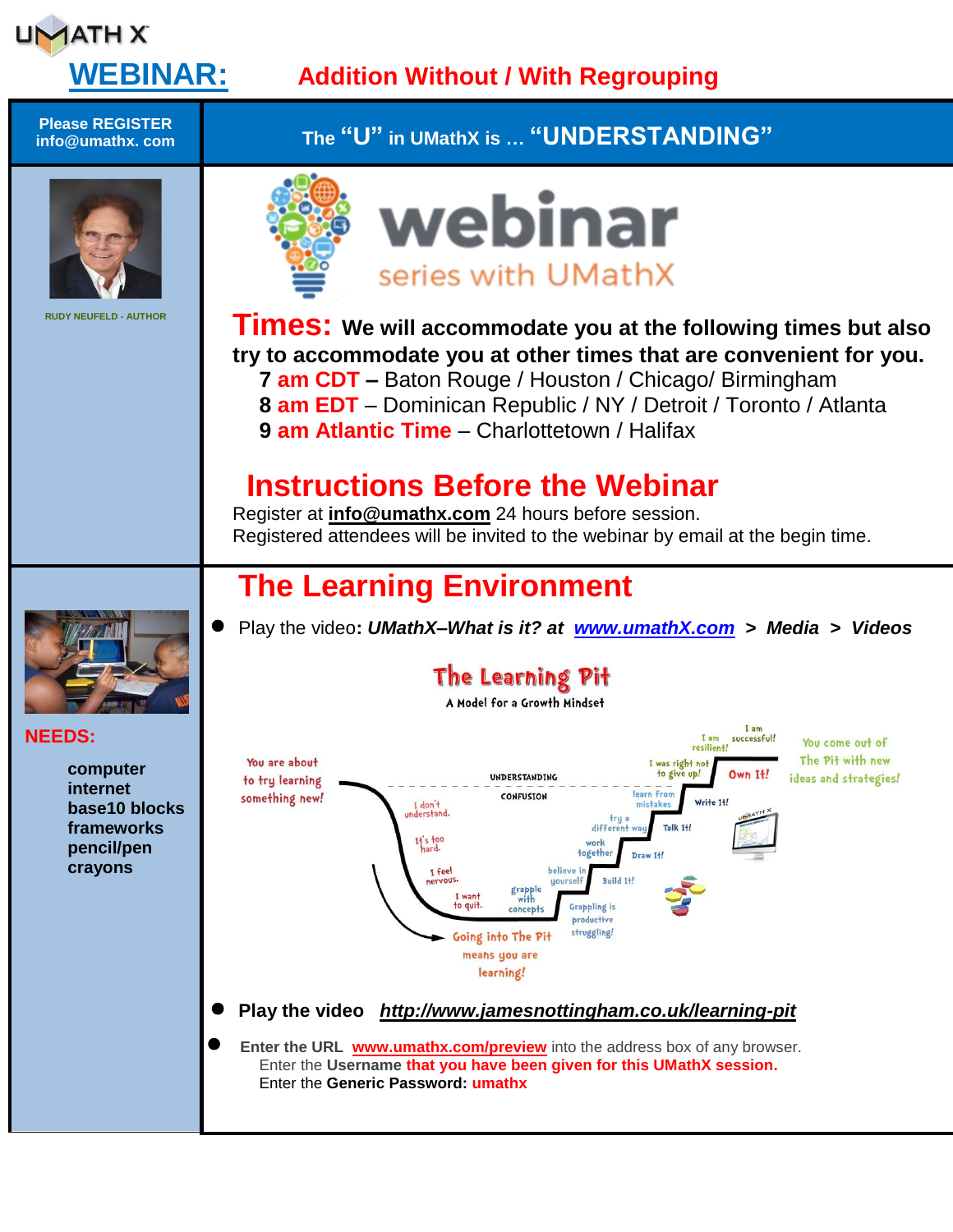# **Concept: Add 2 Digit Numbers Without Regrouping**

**On Computer, use the URL .. [www.umathx.com/preview](http://www.umathx.com/preview)**



**Select the – Content Menu.**

Follow the path below:

**Operations > 14.)Add 2 Digit Numbers..Concretely > C > 1.)Addition Without Regrouping**

|                          | <b>Content Menu</b>                   |  |
|--------------------------|---------------------------------------|--|
| Launch a Lesson          | <b>Operations</b>                     |  |
| ⊕<br><b>Content Menu</b> | 4 14.) Add 2 Digit Numbers Concretely |  |
|                          |                                       |  |
|                          |                                       |  |
|                          | 1.) Addition Without Regrouping       |  |
|                          | 2.) Addition With Regrouping          |  |

Note a green pencil beside "**Addition Without Regrouping**" indicating that a **FRAMEWORK**, a 3 part model lesson for this concept exists on paper.

**Click on it and print it. You will need base 10 blocks before drawing the blocks below.**

#### Framework for Learning: Add 2 Digit Numbers...Concretely -**Addition without Regrouping**

Instructor's Initials: .........

### **Getting Started:**

Write the following numbers in the place value chart. **Identify** the number of Tens and Ones in each.

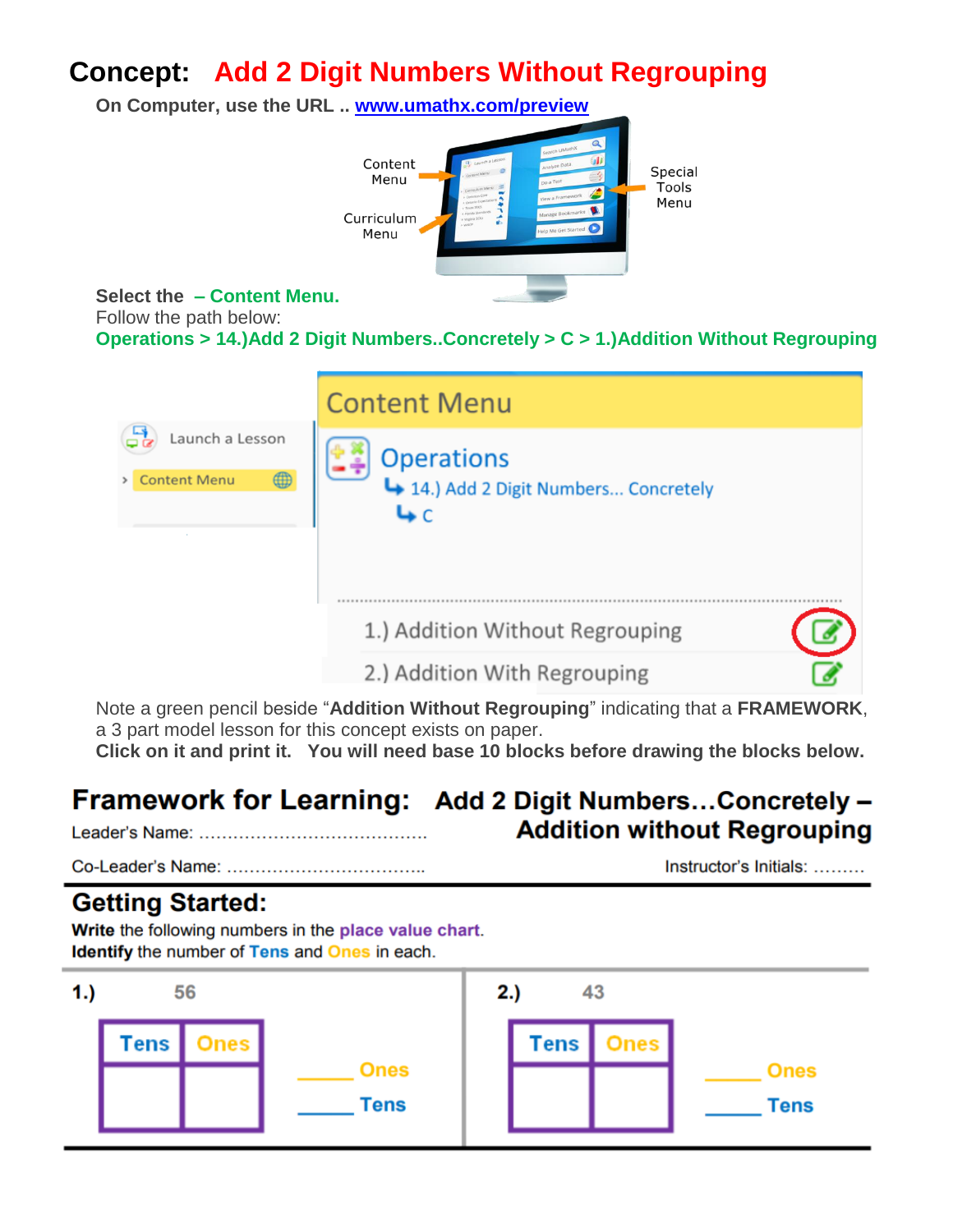### **Working In It:** Log into UMATH X.

Navigate within the Content Menu to the following lesson: Operations/14. Add 2 Digit Numbers...Concretely/C/1. Addition without Regrouping Draw a color coded base ten block model for the 5 questions in the lesson.



**Reflect & Connect:**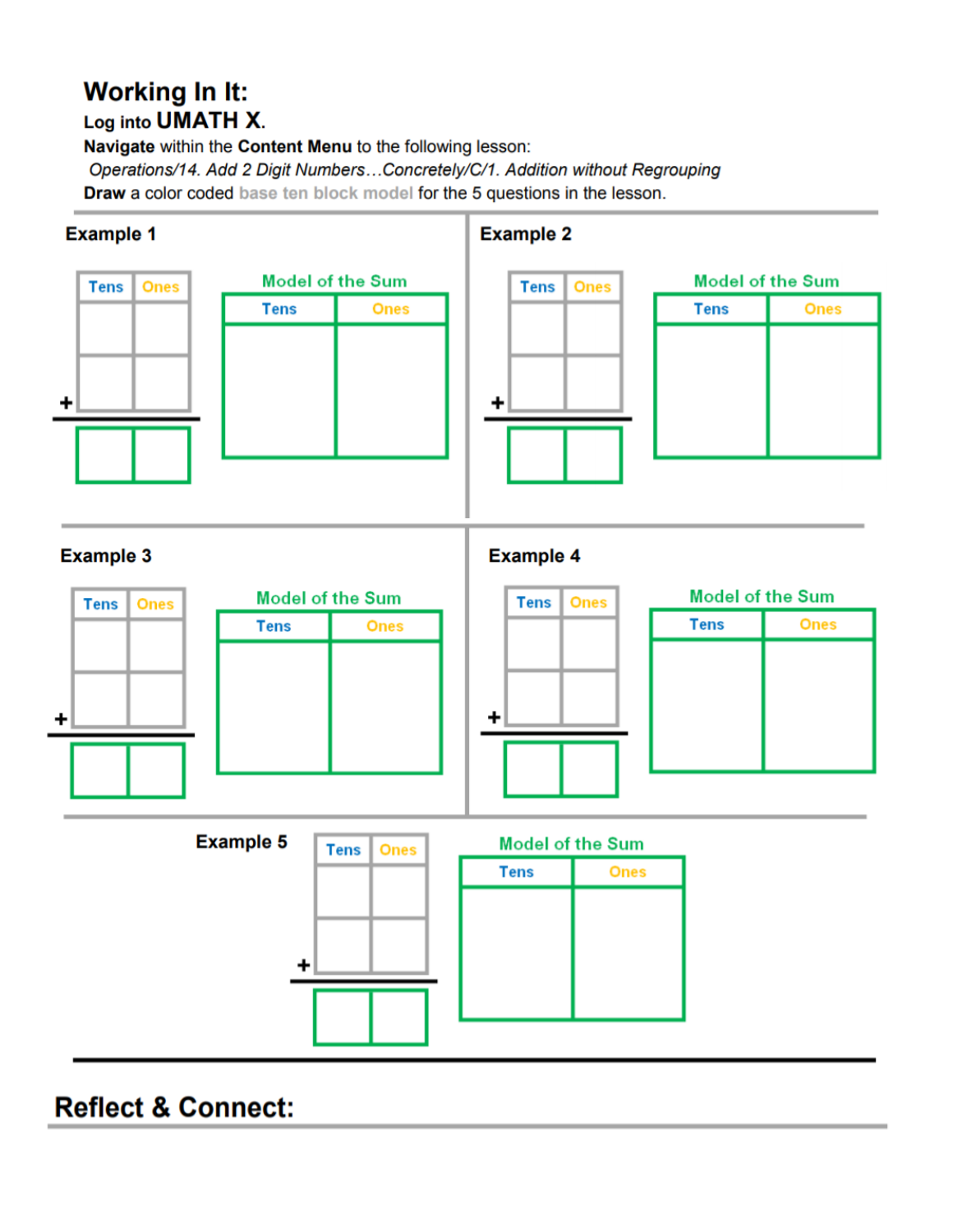# **Concept: Add 2 Digit Numbers With Regrouping**

**On Computer, use the URL .. [www.umathx.com/preview](http://www.umathx.com/preview)**

**Login to UMathX – Content Menu.**

Follow the path below:

### **Operations > 14.)Add 2 Digit Numbers..Concretely > C > 1.)Addition With Regrouping**

Note a green pencil beside "**2.)Addition With Regrouping**" indicating that a **FRAMEWORK**, a 3 part model lesson for this concept exists on paper.

**Click on it and print it. You will need base 10 blocks before drawing the blocks below.**



#### Framework for Learning: Add 2 Digit Numbers...Concretely -**Addition With Regrouping**

Instructor's Initials: ........

## **Getting Started:**

In  $U\setminus ATH \times$  follow the path below in the Content Menu:

Operations > 14. Add 2 Digit Numbers...Concretely > C > 2. Addition With Regrouping

Build the numbers in each problem with base ten blocks at your desk as you work through the problems on the computer.

**Draw** a color coded picture of 3 of the models.

**Complete** the notes for each.

### **Example**